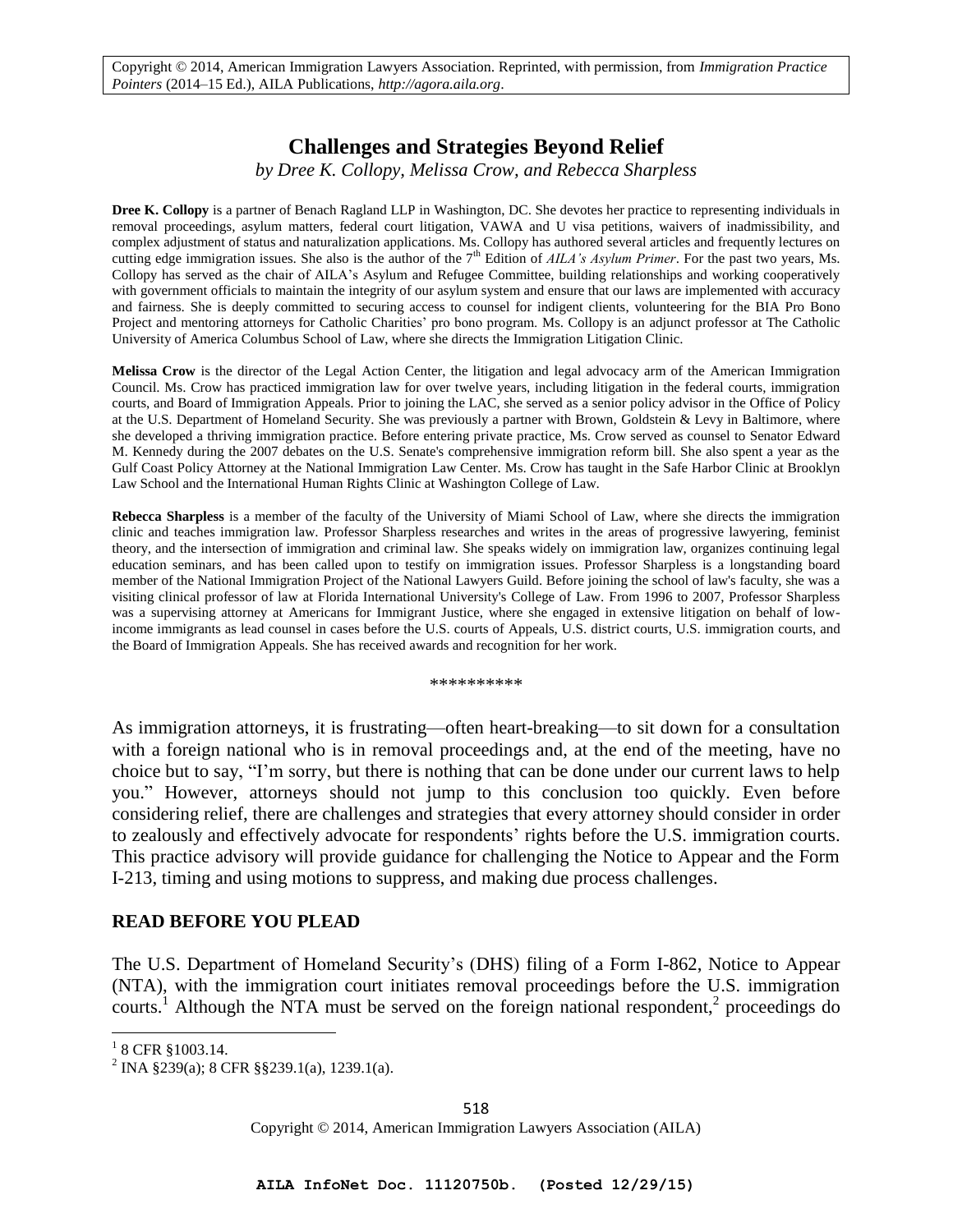not commence until it has been filed with the immigration court.<sup>3</sup> Prior to initiating proceedings, DHS prepares a Form I-213, Record of Deportable/Inadmissible Alien, which sets forth information to support the respondent's alleged alienage and removability from the United States. These two documents are essential to any case before a U.S. immigration court, as they are the starting point for removal proceedings. A careful analysis of the procedures used to issue these two documents, as well as their content, should be the starting point for any attorney representing a respondent in removal proceedings.

### *Challenging the Notice to Appear*

The NTA must be served on the respondent in a particular manner, and it must contain specific factual and procedural information.<sup>4</sup> If service is improper, if the content is deficient or inaccurate, if there are grounds to contest the respondent's removability, or if the evidence has been unconstitutionally obtained, it is important for attorneys to object to and otherwise challenge the NTA on the record of proceedings. Doing so can (1) hold DHS to its burden of proof and/or shift the burden of proof to DHS,  $5(2)$  preserve the respondent's rights on appeal,<sup>6</sup> (3) lead to the termination of removal proceedings against the respondent,<sup>7</sup> (4) preserve the respondent's eligibility for relief from removal, and (5) assist the respondent in contesting mandatory detention under Immigration and Nationality Act  $(INA)^8$  §236(c).

First, the NTA must be properly served on the respondent.<sup>9</sup> The INA and regulations require that the NTA be served on the respondent in person, or if personal service is not practicable, by mail to the respondent *or* the respondent's counsel of record.<sup>10</sup> Thus, if the respondent did not receive the NTA in person or by mail, and if the respondent's attorney did not receive the NTA by mail, service was improper. If service was improper and the respondent never received the NTA, the respondent was never notified of the initiation of removal proceedings, and an immigration judge may not order the respondent removed *in absentia* for failure to appear.<sup>11</sup>

Second, in addition to being properly served on the respondent, the NTA must contain specific information, including: the nature of the proceedings; the legal authority for the proceedings; the acts or conduct alleged to be in violation of law; the charges against the respondent and the statutory provisions alleged to have been violated; a statement that the respondent may be

<sup>3</sup> *See Arenas-Yeses v. Gonzales*, 421 F.3d 111, 116-17 (2d Cir. 2005); *Dandan v. Ashcroft*, 339 F.3d 567, 576 (7th Cir. 2003); *Armendariz-Montoya v. Sonchik*, 291 F.3d 1116, 1118-21 (9th Cir. 2002); *Asad v. Reno*, 242 F.3d 702, 705 (6th Cir. 2001); *Costa v. INS*, 233 F.3d 31 (1st Cir. 2000); *Morales-Ramirez v. Reno*, 209 F.3d 977 (7th Cir. 2000).

<sup>4</sup> INA §239(a)(1); 8 CFR §1003.13.

<sup>5</sup> 8 CFR § 1240.8.

<sup>6</sup> *See Chambers v. Mukasey*, 520 F.3d 445 (5th Cir. 2008); *Matter of Velasquez*, 19 I&N Dec. 377, 380 (BIA 1986). 7 *See Matter of Lopez-Barrios*, 20 I&N Dec. 203 (BIA 1990).

<sup>&</sup>lt;sup>8</sup> Immigration and Nationality Act of 1952 (INA), Pub. L. No. 82-414, 66 Stat. 163 (codified as amended at 8 USC §§1101 *et seq*.).

 $9$  INA  $\S 239(a)(1)$ ; 8 CFR  $\S 1003.13$ .

 $10$  INA §239(a)(1); 8 CFR §1003.13. Note that, for cases commenced prior to April 1, 1997, the Form I-221, Order to Show Cause, initiated proceedings before the immigration court. The regulations require that an Order to Show Cause be served "in person to the alien, or by *certified mail* to the alien or the alien's attorney." 8 CFR §1003.13 (emphasis added). However, certified mail is no longer required for service of a Notice to Appear. *See id.* <sup>11</sup> *Matter of G–Y–R–*, 23 I&N Dec. 181 (BIA 2001).

Copyright © 2014, American Immigration Lawyers Association (AILA)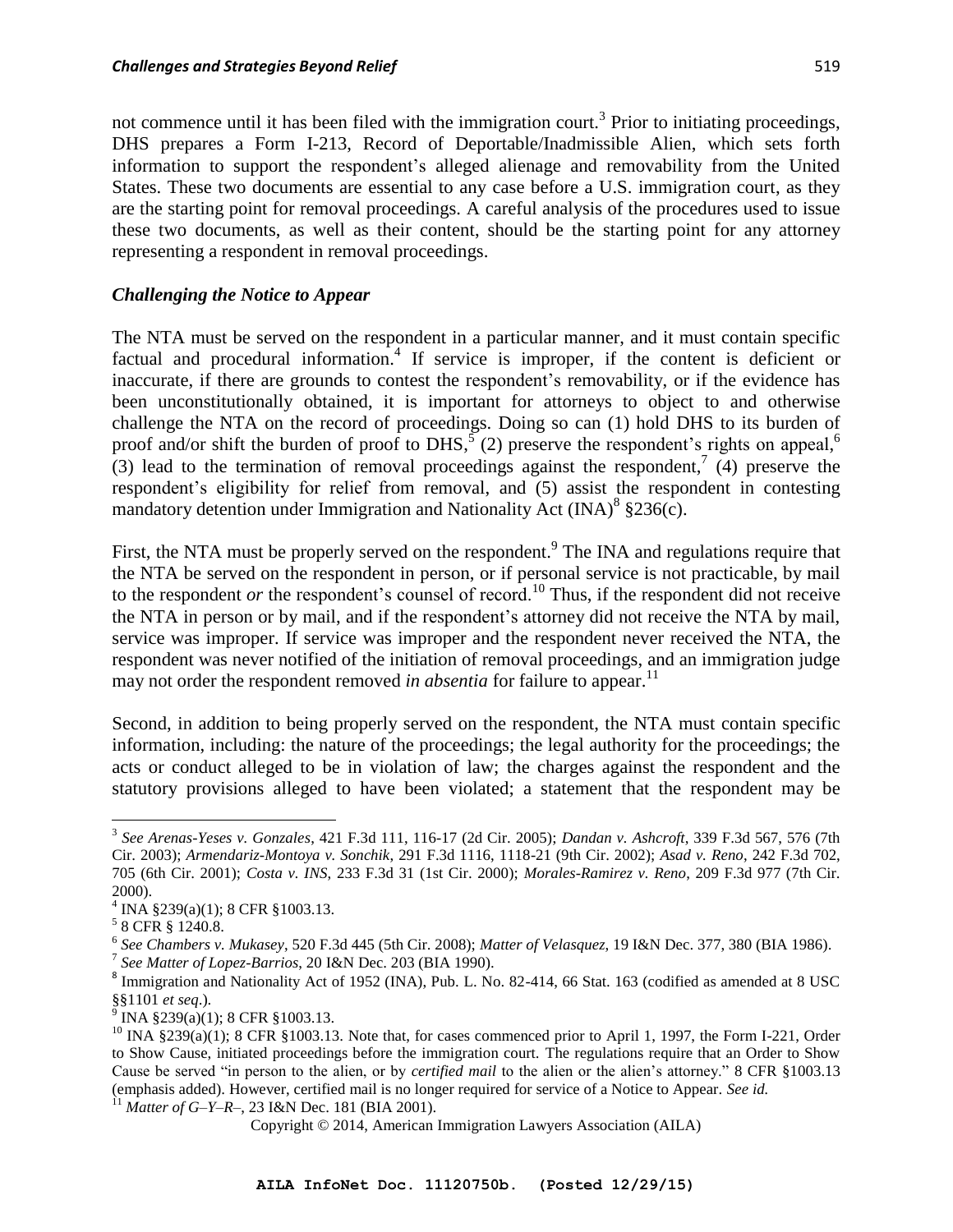represented by counsel and will be provided a list of counsel and a period of at least ten days to procure counsel; $^{12}$  a statement that the respondent must immediately provide a written address and telephone number where he or she may be contacted; a statement that the respondent must immediately provide a written record of any change of address or telephone number;<sup>13</sup> a warning of the consequences of failure to provide address and telephone information pursuant to INA §240(b)(5); the time and place of the proceedings;<sup>14</sup> and a warning that a removal order will be entered *in absentia* if the respondent fails to appear, unless there are exceptional circumstances.<sup>15</sup> If the NTA filed with the immigration court does not contain all of this specific information, it does not meet the requirements for the initiation of removal proceedings under INA  $\S 239(a)(1)$ .

Third, the facts alleged in the NTA must be accurate. When DHS alleges that certain acts or conduct by the Respondent were in violation of the law and charges the Respondent with alleged violations of the INA,<sup>16</sup> these allegations are not evidence and DHS's conclusions concerning inadmissibility or deportability based on those allegations are not always correct. In fact, it is not uncommon for DHS to allege a fact that is not accurate or to overreach in its charges against the Respondent. Thus, attorneys should not automatically accept those allegations and conclusions in an effort to focus on any relief from removal that might be available to the Respondent. Rather, attorneys should meet with the Respondent and discuss each factual allegation as it has been presented in the NTA. If there are any inaccuracies, these should be raised on the record of proceedings before the immigration court.

**Practice Pointer:** Below is a list of considerations that attorneys should discuss with Respondents in reviewing factual allegations listed in the NTA. Please note that this list is not all-inclusive, as considerations should be specific to the allegations in a particular case.

- $\blacksquare$  Is the respondent's country of citizenship correct?
- Are the date and manner of entry correct?
- Is the respondent's current immigration status correct?
- Was the respondent inadmissible at the time of his or her entry or adjustment of status?
- Are the alleged immigration status violations accurate and true?
- Is the respondent truly a public charge?
- Is the respondent truly a security risk to the United States?
- Did the respondent actually make a willful misrepresentation of a material fact or false claim to U.S. citizenship?

<sup>&</sup>lt;sup>12</sup> After 10 days, the Attorney General may proceed. INA §239(b).

<sup>&</sup>lt;sup>13</sup> INA §239(a)(1)(F)(ii). *See* 8 CFR §1003.15(d)(2) (stating that the notice of change of address should be provided to the immigration court on Form EOIR-33).

<sup>&</sup>lt;sup>14</sup> *But see* INA §239(a)(2)(A) (noting that the time and place of the proceedings may be postponed or may change, and stating that written notice must be given to the Respondent in person or, if personal service is not practicable, by mail to the Respondent or the Respondent's counsel). Failure to note the date and time of the hearing on the NTA does not render the NTA ineffective, as long as a subsequent notice of the hearing was sent to the Respondent. *Popa v. Holder*, 571 F.3d 890 (9th Cir. 2009); *Dababneh v. Gonzales*, 471 F.3d 806 (7th Cir. 2006); *Guamanrrigra v. Holder*, 670 F.3d 404 (2d Cir. 2012); *Haider v. Gonzales*, 438 F.3d 902, 906-08 (8th Cir. 2006). The subsequent notice must state the new time and place for the hearing and the consequences of failing to appear. INA §239(a)(2)(A)(ii). Notice is not required at all, however, if the Respondent failed to provide a change of address. INA §239(a)(2)(B).

 $15$  INA §239(a)(1)(G)(ii).

<sup>16</sup> *See* INA §239(a)(1)(D).

Copyright © 2014, American Immigration Lawyers Association (AILA)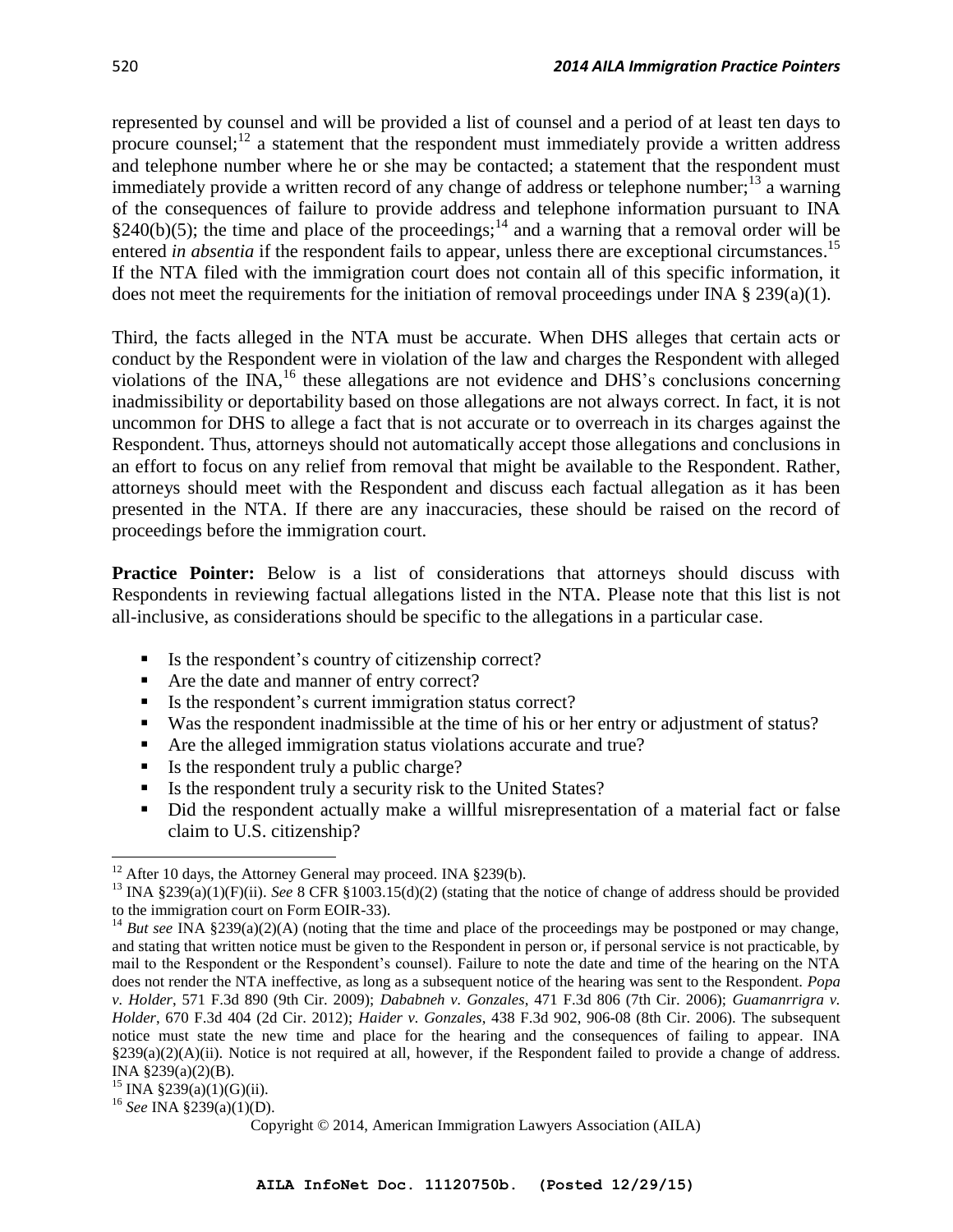- Are the dates, charges, final dispositions, and sentences for any criminal charges correct?
- How was this information obtained? Was it obtained in violation of due process?<sup>17</sup>

Additionally, attorneys must carefully analyze the charges of inadmissibility or deportability in light of the Respondent's facts to determine if he or she was properly charged. A respondent in removal proceedings must be charged as either inadmissible under INA §212(a) or deportable under INA  $\S 237(a)$ . The first step in this analysis is to determine whether the respondent has already been admitted to the United States or is an arriving alien. Where the respondent was improperly charged as deportable when he or she was actually inadmissible, or vice versa, the court should terminate the proceedings.<sup>18</sup>

## **Practice Pointers:**

- In analyzing whether the respondent was properly charged as inadmissible under INA  $\S$ 212(a), attorneys should look for allegations of valid admission to the United States coupled with allegations that the respondent is an "arriving alien." This will be an indication that the respondent may not have been charged correctly under INA  $\S 212(a)$ .
- In analyzing whether the respondent was properly charged as deportable under INA §237(a), attorneys should look for allegations of a lack of valid admission. This will be an indication that the respondent may not have been charged correctly under INA §237(a).
- If the NTA alleges inadmissibility, but then lists deportability in the alternative, or if it does not list the specific charges against the respondent, attorneys should argue that there has not been proper notice of the charges against the respondent and that this violates due process.<sup>19</sup>

If the respondent was properly charged under INA  $\S212(a)$  or INA  $\S237(a)$ , the next step in the analysis is to determine whether the specific charges against the respondent are accurate.<sup>20</sup> Attorneys should review each charge and analyze it in light of the respondent's specific facts. Any challenges to removability must be raised on the record of proceedings before the immigration court. It is possible that DHS has not established inadmissibility or deportability in the NTA, which may lead to termination of the proceedings. $^{21}$ 

**Practice Pointer:** Beyond inaccuracy of the charges as discussed above, the following is a list of potential grounds for challenging the NTA:

- $\blacksquare$  Due process violations;<sup>22</sup>
- Res judicata or collateral estoppel, where the issue or charge has already been considered and addressed or litigated; $^{23}$

 $\overline{\phantom{a}}$  $17$  For an explanation of the rationale for these questions, please see the I-213, Motions to Suppress, and due process discussions below.

<sup>18</sup> *Matter of R–D–*, 24 I&N Dec. 221 (BIA 2007).

<sup>19</sup> *Browne v. Zurbrick*, 45 F.2d 931 (6th Cir. 1930).

<sup>20</sup> *See* INA §§212(a), 237(a) (listing the various inadmissibility and deportability grounds).

<sup>21</sup> *See* Operating Instructions §239; *Bilokumsky v. Tod*, 263 U.S. 149 (1923).

<sup>&</sup>lt;sup>22</sup> These are discussed below in the sections on Motions to Suppress and Due Process Challenges.

Copyright © 2014, American Immigration Lawyers Association (AILA)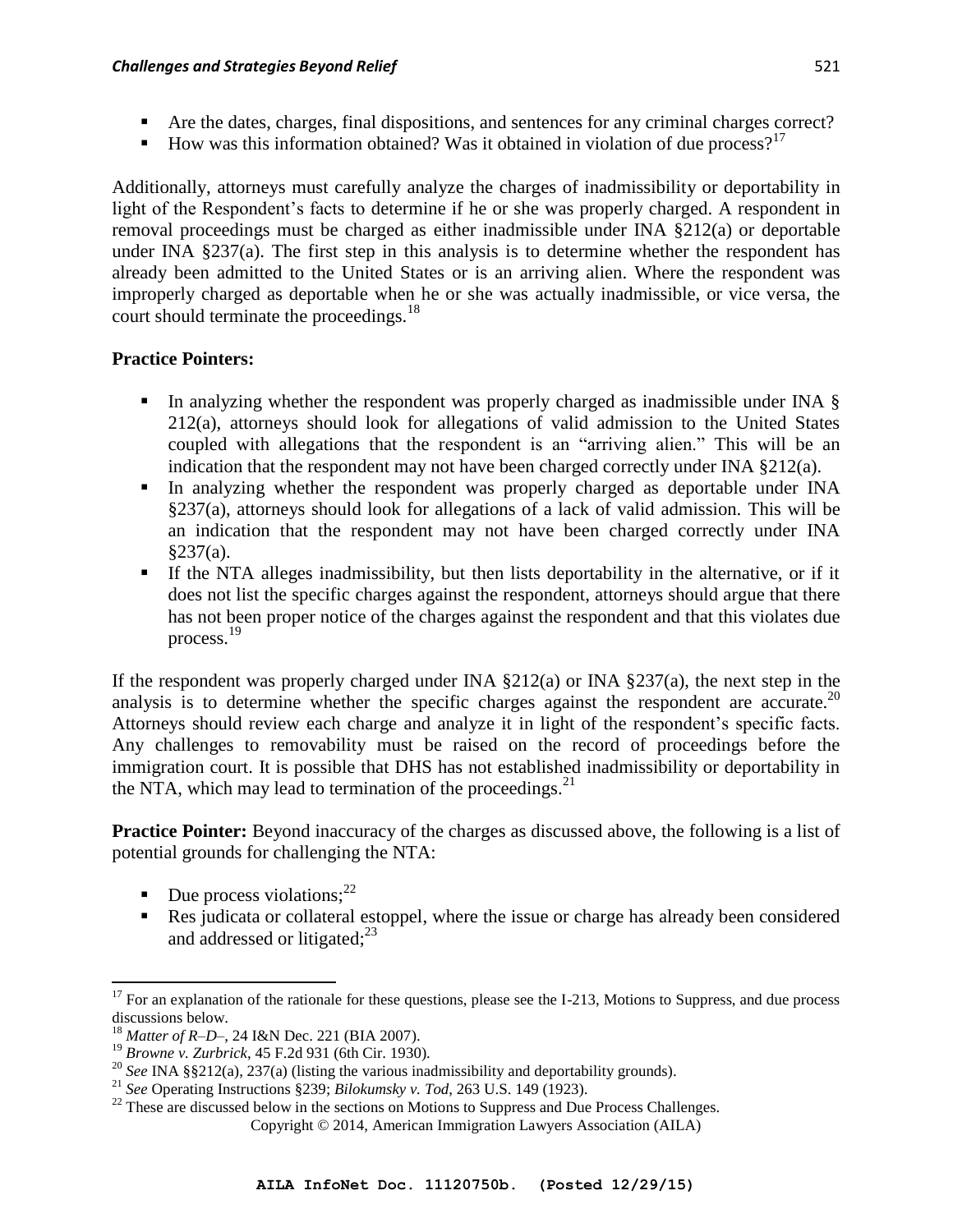- Notice of the proceedings or charge(s) against the respondent was insufficient;<sup>24</sup>
- $\blacksquare$  The NTA was improvidently issued:  $^{25}$
- The NTA was not issued by the proper authorities;  $^{26}$
- The respondent is a U.S. citizen or national, whether by birth, naturalization, automatic acquisition, or derivation from a relative; $27$
- The respondent was a citizen at the time he or she was convicted of the charges forming the basis of the removability ground;  $28$
- $\blacksquare$  The respondent is deceased or is not in the United States;<sup>29</sup> and
- The respondent has refugee or asylee status and that status has not been revoked.

If the statutory and regulatory requirements of service and content are not met, or if the factual allegations and charges of inadmissibility or deportability against the respondent are deficient, inaccurate, or unconstitutional, it is essential for attorneys to raise these issues and challenge the NTA on the record. Not only does this secure the respondent's rights under the law and preserve these important issues for appeal, but it also may lead to termination of the removal proceedings altogether.<sup>30</sup>

Moreover, challenging the NTA is essential because inaccurate or overreaching factual allegations and charges may affect the respondent's eligibility for relief, as well as his or her eligibility for release from detention.<sup>31</sup> They may also affect who has the burden of proof during that stage of the proceedings.<sup>32</sup> If the respondent is present in the United States without having been admitted or paroled, it is DHS's burden of proof to establish the respondent's alienage.<sup>33</sup> If DHS is able to demonstrate alienage, the burden then shifts to the respondent to demonstrate that he or she is lawfully present or not inadmissible as charged.<sup>34</sup> On the other hand, if the respondent was lawfully admitted, but is now deportable, the burden is on DHS to prove that the respondent is removable as charged by "clear and convincing evidence."<sup>35</sup> If DHS meets this burden, the burden then shifts to the respondent to demonstrate eligibility for relief from removal. Challenging allegations of alienage, inadmissibility, or deportability as set forth in the NTA shifts the burden of proof to DHS and may force DHS to meet its burden in an evidentiary

 $26$  8 CFR §§239.1(a)(1) – (41).

- <sup>28</sup> *Costello v. INS*, 376 U.S. 120 (1964).
- $29$  8 CFR § 239.2(a)(3)–(4).
- <sup>30</sup> *Matter of G*–*N*–*C*–, 22 I&N Dec. 281 (BIA 1998).
- <sup>31</sup> *See* INA §236(c).
- <sup>32</sup> 8 CFR §1240.8.
- <sup>33</sup> *Id.*

- <sup>34</sup> 8 CFR §1240.8(c).
- $35$  INA §240(c)(3)(A); 8 CFR §1240.8(a).

<sup>23</sup> *See U.S. v. Utah Constr. & Mining Co.*, 384 U.S. 394, 422 (1966); *Oyeniran v. Holder*, 672 F.3d 800, 806-07 (9th Cir. 2012); *Al Mutarreb v. Holder*, 561 F.3d 1023, 1031 (9th Cir. 2009); *Bravo-Pedroza v. Gonzales*, 475 F.3d 1358 (9th Cir. 2007); *Guevara v. Gonzales*, 450 F3d 173 (5th Cir. 2006); *Duvall v. Att'y Gen. of the U.S.*, 436 F.3d 382 (3d Cir. 2006); *Medina v. INS*, 993 F.2d 499 (5<sup>th</sup> Cir. 1993); *Ramon-Sepulveda v. INS*, 824 F.2d 749 (9th Cir. 1987). <sup>24</sup> *Matter of Lopez-Barrios*, 20 I&N Dec. 203 (BIA 1990); *Chowdhury v. INS*, 249 F.3d 970 (9th Cir. 2001); *Xiong v. INS*, 173 F.3d 601, 607-08 (7th Cir. 1999).

<sup>&</sup>lt;sup>25</sup> Matter of Vizcarra-Delgadillo, 13 I&N Dec. 51 (BIA 1968). If the NTA was improvidently issued, DHS may cancel it. 8 CFR §§239.2(a), 1239.2(a). However, once the NTA has been filed with the immigration court, DHS cannot unilaterally terminate proceedings. DHS must instead move the immigration judge to terminate the proceedings. *See Matter of G*–*N*–*C*–, 22 I&N Dec. 281 (BIA 1998).

<sup>27</sup> 8 CFR §§239.2(a)(1) – (2); *Matter of Cruz*, 15 I&N Dec. 236 (BIA 1974). *See also* INA §§301–09, 316–20.

Copyright © 2014, American Immigration Lawyers Association (AILA)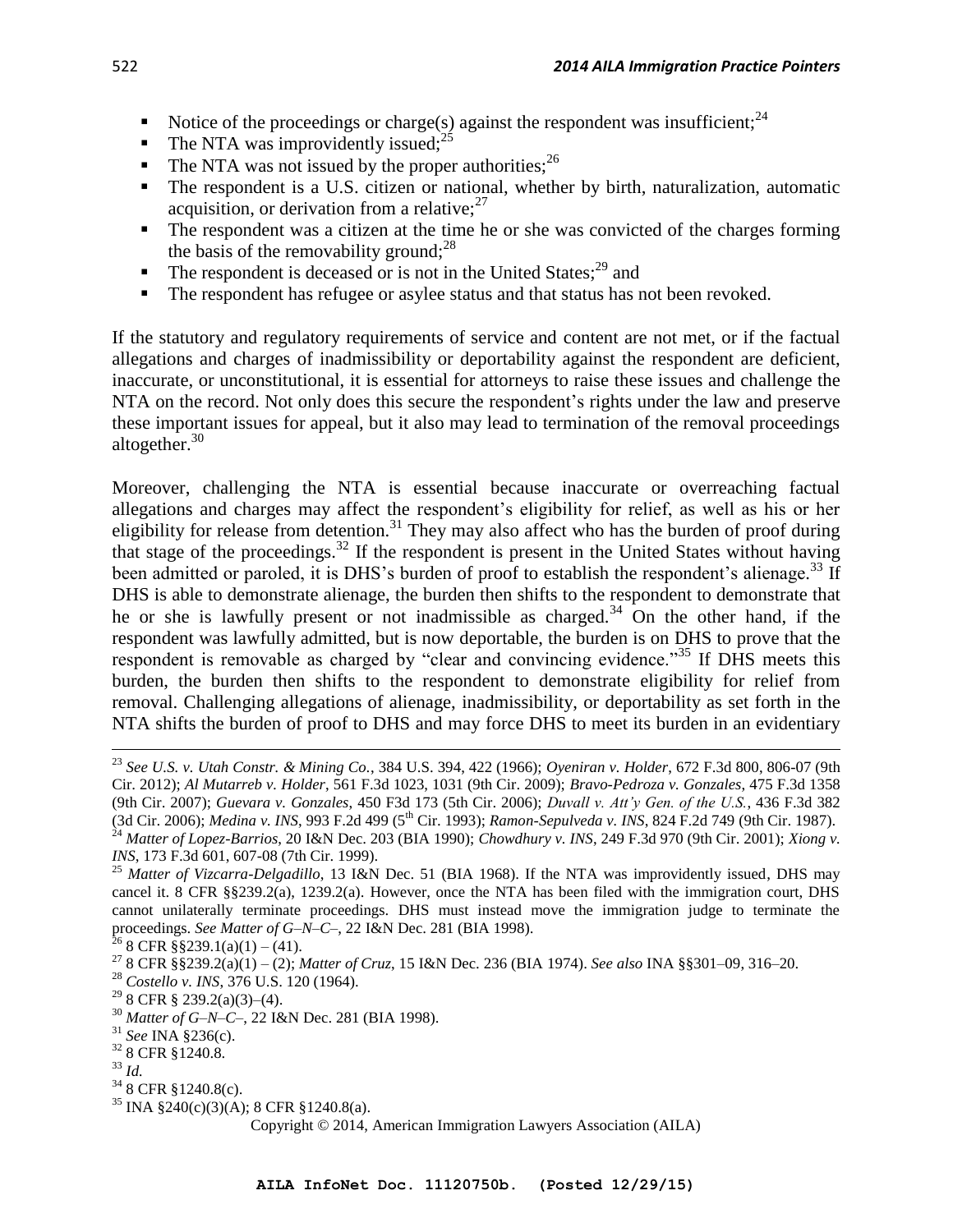hearing before the immigration court. This is essential to protect the respondent's rights and to preserve important issues for appeal. Furthermore, if DHS cannot meet its burden, proceedings against the Respondent must be terminated.

**Practice Pointer:** Please find below a checklist for review and consideration of the NTA. If any of these boxes remain unchecked, it is a sign that an objection or challenge to the NTA—perhaps even a motion to terminate proceedings—should be made:

- Was the NTA served on the respondent in person? If not, was it served on the respondent by mail? If not, was it served on the respondent's counsel by mail?
- Does the NTA state the nature of the proceedings?
- Does the NTA state the legal authority for the proceedings?
- Does the NTA state the acts or conduct alleged to be in violation of the law?
- Does the NTA state the charges against the respondent and the statutory provisions alleged to have been violated?
- Does the NTA notify the respondent that he or she may be represented by counsel and will be provided a list of counsel and a period of at least ten days to procure counsel?
- Does the NTA notify the respondent that he or she must immediately provide a written address and telephone number where he or she may be contacted?
- Does the NTA notify the respondent that he or she must immediately provide a written record of any change of address or telephone number?
- Does the NTA notify the respondent of the consequences of failure to provide address and telephone information?
- Does the NTA state the time and place of the proceedings?
- Does the NTA notify the respondent that a removal order will be entered *in absentia* if he or she fails to appear?
- Is the respondent even subject to removal proceedings? Is it possible the respondent might be a U.S. citizen, in valid nonimmigrant or immigrant status, in A or G status with diplomatic immunity, or an asylee or refugee who has not yet had his status terminated by DHS $2^{36}$
- Is each and every one of the factual allegations listed in the NTA completely correct?
- Was the respondent correctly charged as inadmissible under INA  $\S 212(a)$ ?
- Was the respondent correctly charged as removable under INA  $\S 237(a)$ ?
- Are the charges of inadmissibility or deportability against the respondent correct?
- Has DHS provided enough information or submitted enough supporting evidence to make a *prima facie* case of inadmissibility or deportability in the NTA?<sup>37</sup>

# *Challenging the Form I-213*

In addition to challenging the NTA, attorneys should consider whether to challenge the Form I-213, Record of Deportable/Inadmissible Alien. Evidence presented by the government to prove alienage often includes the Form I-213, which sets forth the respondent's biographic information; date, place, time, and manner of entry to the United States; immigration record and any history of apprehension and detention by immigration authorities; criminal record, if any;

 $\overline{\phantom{a}}$ <sup>36</sup> *See* 8 CFR §1208.24.

<sup>37</sup> *See* Operating Instructions § 239; *Bilokumsky v. Tod*, 263 U.S. 149 (1923).

Copyright © 2014, American Immigration Lawyers Association (AILA)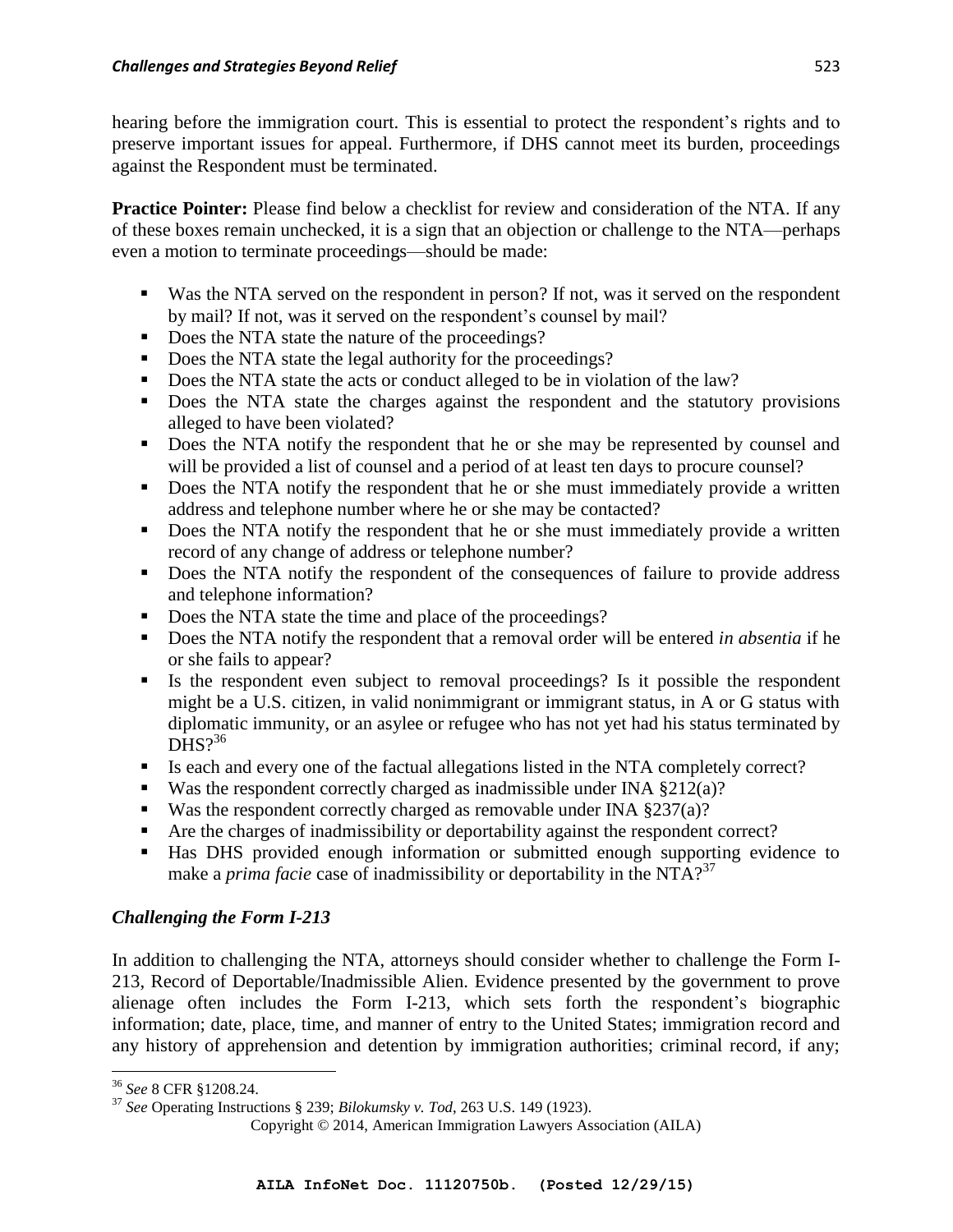family data; any health or humanitarian aspects; and disposition (whether or not an NTA is to be issued).<sup>38</sup> A Form I-213 can contain damaging information about the respondent that can have far-reaching effects, even when DHS does not have substantial evidence to support its claims. Some examples include allegations of gang membership, reason to believe the respondent is a drug trafficker, role as a past persecutor, and material support to a terrorist organization. Moreover, the information contained in the Form I-213 may have been obtained unlawfully, and there may be grounds to move to suppress the evidence of alienage. Motions to suppress evidence are discussed below.

Source problems, inaccurate information, lack of detail, a gap in time between when the information was collected and when the I-213 was created, the inability to cross-examine the preparer of the I-213, and coercion or duress are all potential challenges to the I-213 and the information contained therein. For example, if the source of the information on a Form I-213 is neither the government nor the subject of the report, it cannot be presumed true.<sup>39</sup> Similarly, if the source is not identifiable or is a juvenile, it may not be reliable.<sup>40</sup>

If the respondent believes that information contained in the I-213 is false, attorneys should prepare documentation to demonstrate the falsity. In determining whether to admit the I-213 and whether to give it weight, the immigration judge will determine if the alleged false information is material, and if so, whether any probative evidence has been submitted to contradict that information.<sup>41</sup>

While respondents generally are not entitled to cross-examine the preparer of Form I-213, some courts have made an exception in cases where the information on the form "is manifestly incorrect or was obtained by duress," $42$  or if other circumstances indicate a lack of trustworthiness. <sup>43</sup> Alleged misconduct in preparing Form I-213 may also provide a basis to question its reliability. In such cases, you should ask the immigration judge to subpoena or order a deposition of the agent who prepared the form.<sup>44</sup>

*Matter of Barcenas*<sup>45</sup> is often erroneously cited for the proposition that, in the absence of an indication of coercion, duress, or factual error, an I-213 is inherently trustworthy and therefore admissible in removal proceedings.<sup>46</sup> However, this interpretation contradicts longstanding Board of Immigration Appeals (BIA) precedent recognizing the possibility of excluding evidence based solely on fundamental fairness concerns.<sup> $47$ </sup> Indeed, the BIA explicitly reiterated

<sup>38</sup> *See* Form I-213, Record of Deportable/Inadmissible Alien.

<sup>39</sup> *Espinoza v. INS*, 45 F.3d 308, 310-11 (9th Cir. 1995). *See also Hernandez-Guadarrama v. Ashcroft*, 394 F.3d 674, 680 (9th Cir. 2005); *Murphy v. ISN*, 54 F.3d 605, 610 (9th Cir. 1995).

<sup>40</sup> *See Matter of Rosa Mejia-Andino*, 23 I&N Dec. 533 (BIA 2002); *Matter of Gomez-Gomez*, 23 I&N Dec. 522 (BIA 2002); *Matter of Ponce-Hernandez*, 22 I&N Dec. 784 (BIA 1999).

<sup>41</sup> *See Espinoza v. INS*, 45 F.3d 308, 310–11 (9th Cir. 1995). *See also Murphy v. INS*, 54 F.3d 605, 610-11 (9th Cir. 1995).

<sup>42</sup> *Barradas v. Holder*, 528 F.3d 754, 763 (7th Cir. 2009).

<sup>43</sup> *Espinoza v. INS*, 45 F.3d 308, 310–11 (9th Cir. 1995).

 $448$  C.F.R. §1003.35(a)–(b).

<sup>45</sup>19 I&N Dec. 609 (BIA 1988).

<sup>46</sup> *See, e.g., In re: Ingrid Dugue-Regalado*, 2013 WL 2610149 (BIA Apr. 30, 2013).

<sup>47</sup> *Matter of Toro*, 17 I&N Dec. 340 (BIA 1980).

Copyright © 2014, American Immigration Lawyers Association (AILA)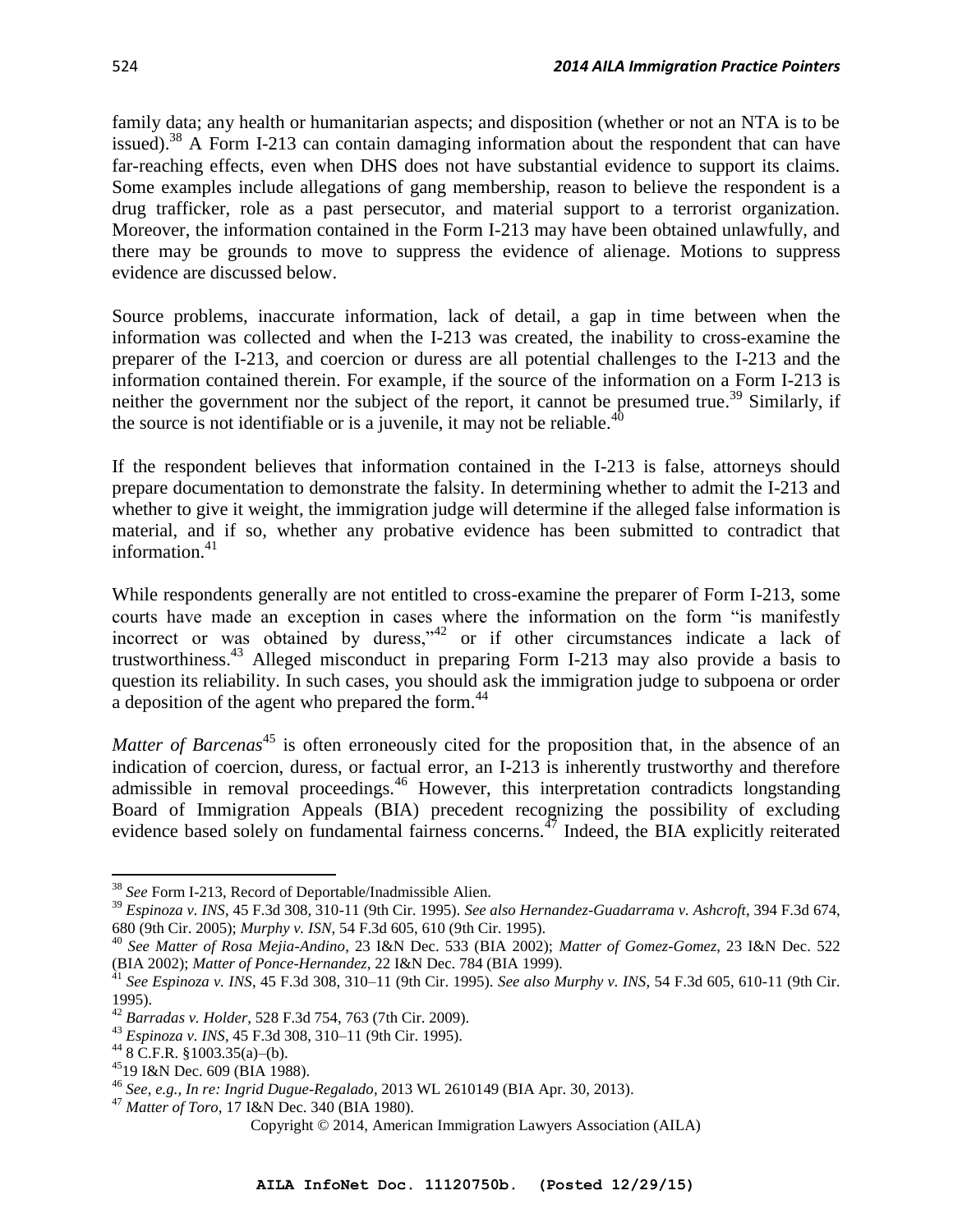this principle in *Barcenas*, explaining that documentary evidence can be admitted in removal proceedings only if it is "probative" and its use would be "fundamentally fair."<sup>48</sup> Due process claims based on a lack of fundamental fairness are discussed below.

### **Practice Pointer**

 A party seeking a subpoena must state what he or she expects to prove and show diligent but unsuccessful efforts to produce the witness or document. Prior to asking an immigration judge to issue a subpoena, attorneys should request that DHS allow the officer who prepared Form I-213 to testify. Ideally, such a request should be in writing so that it can later be presented to demonstrate that any efforts to produce the officer were unsuccessful.

Form I-213 can contain damaging information about the respondent that can have far-reaching effects. Thus, attorneys should preserve the respondent's rights by challenging the admissibility and reliability of the I-213.

# **MOTIONS TO SUPPRESS**

Another important tool for protecting the respondent's rights is a motion to suppress evidence of alienage that has been unlawfully obtained or obtained in violation of DHS's own procedures. Many individuals in removal proceedings have been subject to warrantless home entries, unlawful vehicle stops by roving border patrols, wrongful arrests, coercive interrogations, and other unlawful activity by U.S. Immigration and Customs Enforcement (ICE) and U.S. Customs and Border Protection (CBP) officers. In some cases, such misconduct may be challenged through the use of motions to suppress, which seek to exclude evidence of alienage obtained by the government in violation of the respondent's constitutional or other legal rights. If successful, motions to suppress can result in the termination of removal proceedings and promote greater accountability by law enforcement officers.

## *Legal Standard*

 $\overline{a}$ 

The U.S. Supreme Court held in *INS v. Lopez-Mendoza* that a Fourth Amendment violation, standing alone, does not justify the suppression of evidence in removal proceedings.<sup>49</sup> However, eight Justices indicated that the exclusionary rule might, at a minimum, apply in cases of "egregious" or "widespread" Fourth Amendment violations.<sup>50</sup> Over the past three decades, numerous federal circuit courts have either affirmed,<sup>51</sup> or at least acknowledged the possibility

Copyright © 2014, American Immigration Lawyers Association (AILA)

<sup>48</sup> *Barcenas*, 19 I&N Dec. at 611 (citing *Toro*).

<sup>49</sup> 468 U.S. 1032, 1050 (1984).

<sup>&</sup>lt;sup>50</sup> A plurality of the Court recognized the possibility that the exclusionary rule might apply in the case of "egregious" or "widespread" Fourth Amendment violations. *Id.* at 1050–51 (Opinion of O'Connor, J.). In addition, four dissenting Justices found that the exclusionary rule should always be available in removal proceedings. *Id.* at 1051–61 (Brennan, J., dissenting) (White, J., dissenting) (Stevens, J., dissenting) (Marshall, J. dissenting).

<sup>51</sup> *See Almeida-Amaral v. Gonzales*, 461 F.3d 231 (2d Cir. 2006); *Oliva-Ramos v. Attorney General*, 694 F.3d 259 (3d Cir. 2012); *Puc-Ruiz v. Holder*, 629 F.3d 771 (8th Cir. 2010); *Gonzalez-Rivera v. INS*, 22 F.3d 1441(9th Cir. 1994).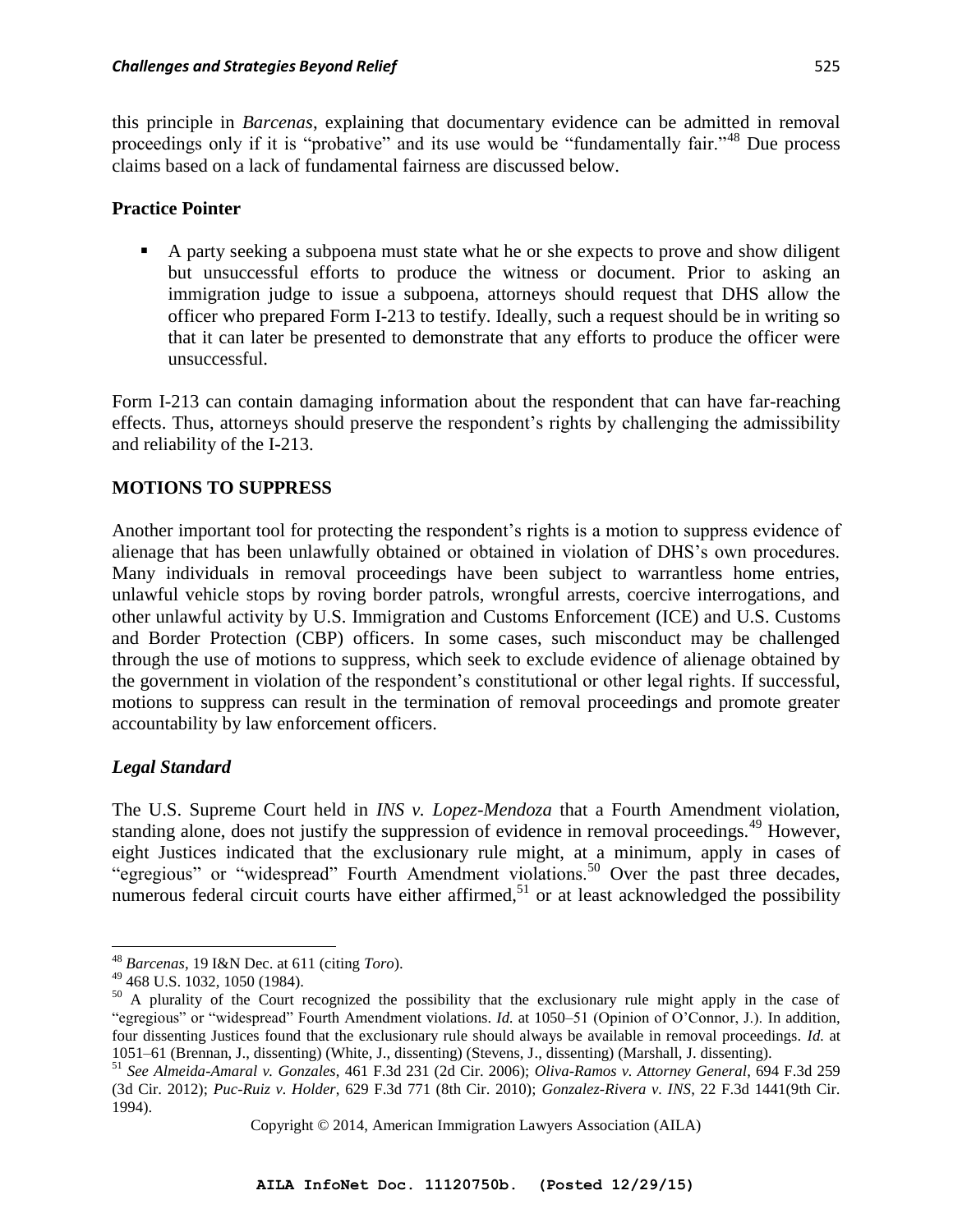of,<sup>52</sup> an "egregious" exception to the *Lopez-Mendoza* rule. More recently, the Third Circuit addressed the possibility of excluding evidence based on "widespread" Fourth Amendment violations.<sup>53</sup>

Courts have also suppressed evidence obtained through conduct that would render use of the evidence "fundamentally unfair" and in violation of an individual's due process rights under the Fifth Amendment.<sup>54</sup> Such challenges often focus on whether confessions or other evidence were involuntary or coerced.

In addition, evidence may be suppressed if it was obtained in violation of a federal regulation that "serves a purpose of benefit to the alien" and "the violation prejudiced interests of the alien which were protected by the regulation."<sup>55</sup> The law is unsettled regarding whether motions to suppress can be based solely on violations of the Immigration and Nationality Act (INA), but evidence of such violations can be used to bolster arguments that immigration officers have exceeded the scope of their enforcement authority.

# **Practice Pointers**:

- Research applicable case law carefully because the definition of "egregious" varies from circuit to circuit.
- Arguments based on widespread Fourth Amendment violations should be thoroughly documented with reports, declarations from individuals other than your client who were subject to similar treatment, and other evidence. Ideally, such arguments should not be the sole basis for a motion to suppress.
- With respect to regulatory violations, prejudice may be presumed where compliance with a regulation is mandated by the Constitution or where an agency fails to comply with a procedural framework designed to ensure fair processing. Thus, the burden of proof is lower in such cases.
- Wherever possible, try to bolster your case by alleging constitutional, statutory, and regulatory violations in a motion to suppress.

# *Factual Basis*

Establishing the circumstances of your client's interactions with immigration officers (and, in some cases, other law enforcement officers) encountered prior to the initiation of removal proceedings is critical when deciding whether to file a motion to suppress. Try to gather as much information as possible about your client's encounters with ICE, CBP or other law enforcement officers, any documents provided or received by your client, any restraints imposed during questioning, whether your client felt free to leave, whether there was a warrant for your client's

 $\overline{\phantom{a}}$ <sup>52</sup> *See, e.g., Westover v. Reno*, 202 F.3d 475, 479 (1st Cir. 2000); *Santos v. Holder*, 2013 U.S. App. LEXIS 367, \*3 (5th Cir. Jan. 4, 2013) (unpublished per curiam decision); *U.S. v. Navarro-Diaz*, 420 F.3d 581, 587 (6th Cir. 2005); *Wroblewska v. Holder*, 656 F.3d 473, 478 (7th Cir. 2011); *U.S. v. Olivares-Rangel*, 458 F.3d 1104, 1116 n. 9 (10th Cir. 2006).

<sup>53</sup> *Oliva-Ramos v. Attorney General*, 694 F.3d 259 (3d Cir. 2012); *see also Almeida-Amaral v. Gonzales*, 461 F.3d 231, 234 (2d Cir. 2006).

<sup>54</sup> *Matter of Garcia*, 17 I&N Dec. 319, 320 (BIA 1980); *Singh v. Mukasey*, 553 F.3d 207 (2d Cir. 2009).

<sup>55</sup> *Matter of Garcia-Flores*, 17 I&N Dec. 325 (BIA 1980).

Copyright © 2014, American Immigration Lawyers Association (AILA)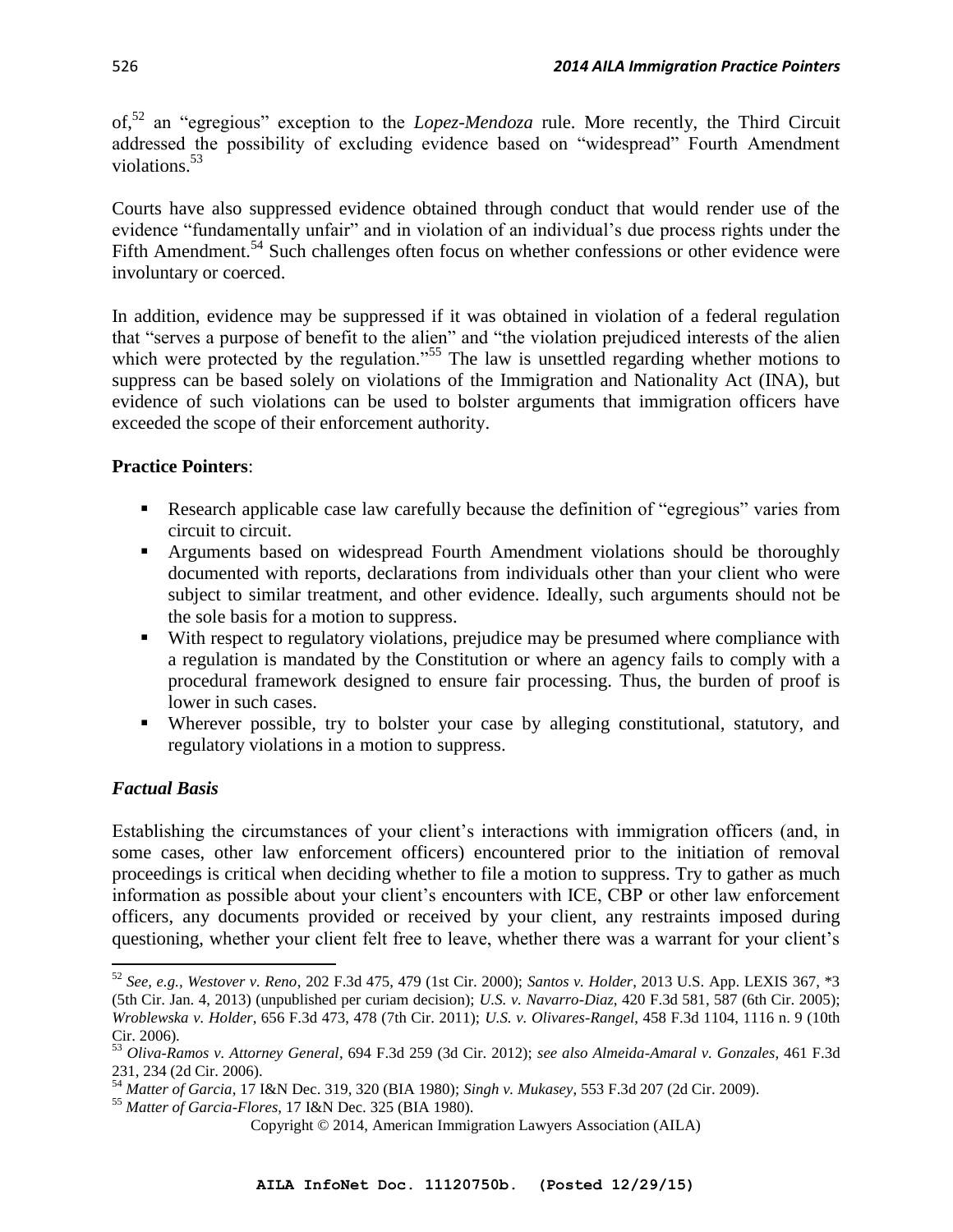arrest, and the sequence of developments that led to the issuance of the Notice to Appear. If you file a motion to suppress, these facts should be set forth in a supporting affidavit.

Fourth Amendment challenges often turn on whether an investigative stop of a vehicle or a pedestrian was supported by "reasonable suspicion" that an individual was unlawfully present in the United States. A reasonable suspicion inquiry is a highly fact-driven determination that is based on the "totality of the circumstances." An occupant's apparent race or ethnicity cannot provide reasonable suspicion of alienage and a stop based exclusively on such factors has been held to constitute an egregious Fourth Amendment violation.<sup>56</sup>

# **Practice Pointers**:

- File a Freedom of Information Act  $(FOIA)^{57}$  with USCIS for your client's A-file, as well as broader FOIA requests with ICE and/or CBP regarding their enforcement operations in the area where your client was stopped, detained and/or arrested. The documents produced may provide important insights into the reasons why your client ended up in removal proceedings. In drafting such requests, be careful not to disclose any information bearing on alienage.
- If state or local law enforcement officials played a role in immigration enforcement activities involving your client, consider filing a Public Records Act request for relevant documents, which should include any audio or video recordings of interactions with your client.

# *Timing*

Before filing a motion to suppress, you should deny the allegations in the NTA at the first master calendar hearing. Subsequently, after the government proffers a Form I-213 or other evidence of the respondent's alienage, you should disclose your intention to file a motion to suppress and, if necessary, request additional time to do so.

If you plan to seek prosecutorial discretion in addition to filing a motion to suppress, you should sequence these tactics strategically. When you file a motion to suppress, you are signaling to the government that you intend to take a litigious approach that will require them to invest significant resources. This may make them less inclined to grant your client's request for prosecutorial discretion. On the other hand, filing a motion to suppress may give DHS a greater incentive to grant prosecutorial discretion to avoid unnecessary litigation. Your decision about timing should be based on the relative strength of the difference claims.

# **Practice Pointers**

 $\overline{\phantom{a}}$ <sup>56</sup> *United States v. Brignoni-Ponce*, 422 U.S. 873, 885-86 (1975); *see also Puc-Ruiz v. Holder*, 629 F.3d 771, 779 (8th Cir. 2010); *Almeida-Amaral v. Gonzales*, 461 F.3d 231, 237 (2d Cir. 2006); *Orhorhaghe v. INS*, 38 F.3d 488, 492 (9th Cir. 1994).

 $\frac{57}{57}$  Freedom of Information Act, 5 USC §552, as amended by Pub. L. No. 104-231, 110 Stat. 3048.

Copyright © 2014, American Immigration Lawyers Association (AILA)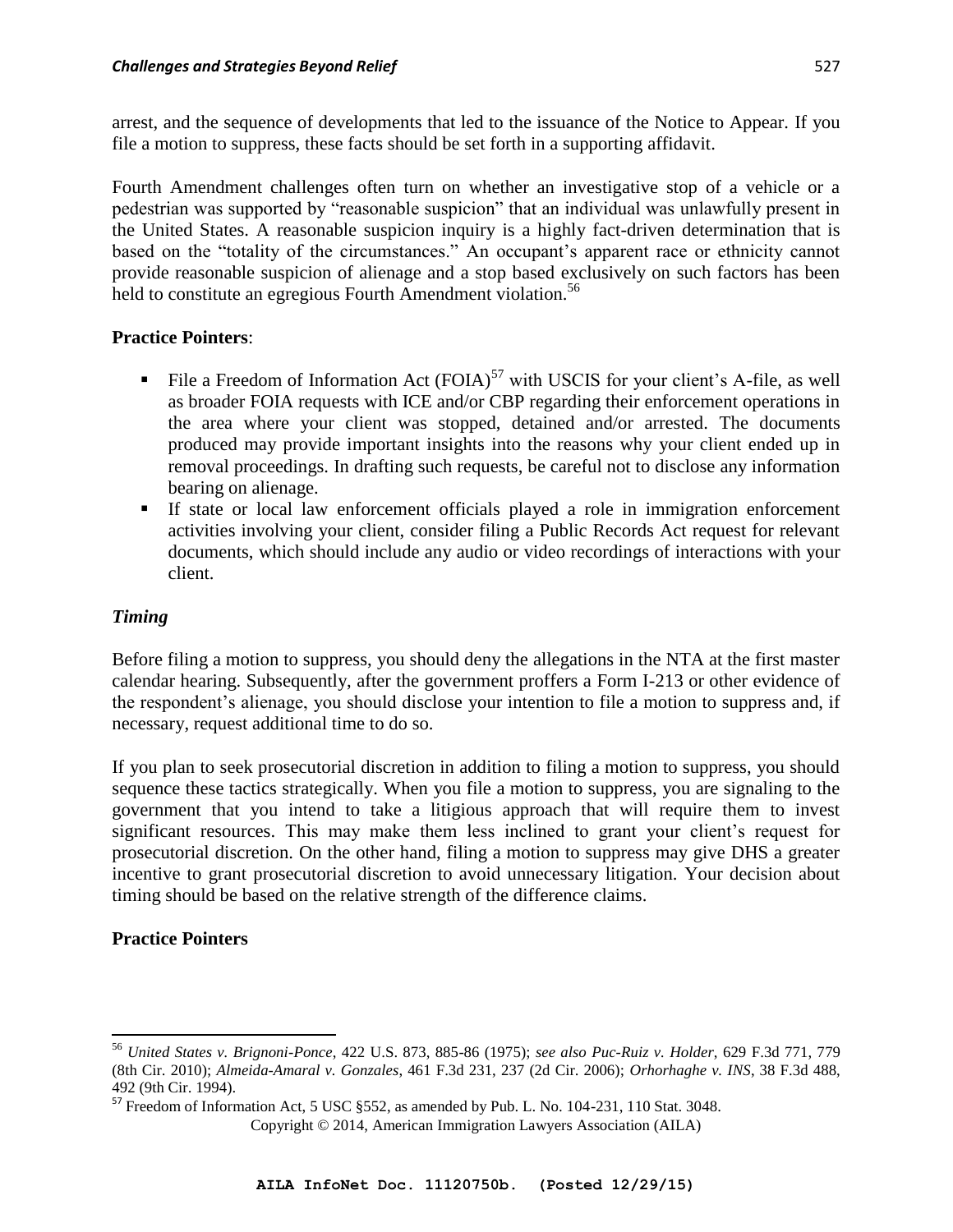- When submitting a request for prosecutorial discretion, be careful not to submit any supporting materials that implicate alienage or could lead to the discovery of evidence of alienage.
- The events that give rise to a motion to suppress also may provide a basis for your client to sue the government for damages in federal court. Through discovery in such cases, you may obtain documents that bolster your motion to suppress. Moreover, filing a damages case may provide a basis for a respondent to seek prosecutorial discretion or prompt the government to terminate removal proceedings as part of a global settlement.

# *Pre-existing Government Records*

In some cases where a respondent seeks to suppress evidence of alienage based on alleged misconduct by law enforcement officers, the government responds by proffering alternative evidence in its files that might establish a respondent's alienage. Some courts take the position that government records can be excluded like any other evidence.<sup>58</sup> Other courts take the position that pre-existing government records are not suppressible, either because they are "identityrelated";<sup>59</sup> because they were obtained by the government independently of any constitutional violation;<sup>60</sup> or because a noncitizen lacks a reasonable expectation of privacy in his or her government file. $61$ 

In circuits where this issue remains undecided, there are strong arguments why pre-existing evidence in government files should be excluded when the government is led to search those files only after committing a constitutional violation that revealed a noncitizen's identity. Under those circumstances, suppressing the immigration file as "fruit of the poisonous tree" prevents the government from benefiting from the illegal conduct and deters investigative techniques prohibited under the Fourth Amendment.

## **Practice Pointers**

 $\overline{a}$ 

- Determine what, if any, prior contacts your client has had with the U.S. government, including lawful admissions and previously filed benefit applications. If the government can establish your client's alienage from an independent source, a motion to suppress will be denied.
- Marshall any available arguments that the government would not have identified evidence of alienage in its files but for the underlying violation of your client's constitutional rights.

<sup>58</sup> *U.S. v. Oscar-Torres*, 507 F.3d 224, 227039 (4th Cir. 2007); *U.S. v. Olivares-Rangel*, 458 F.3d 1104, 1111-12 (10th Cir. 2006); *U.S. v. Guevara-Martinez*, 262 F.3d 751, 753–55 (8th Cir. 2001); *U.S. v. Garcia-Beltran*, 389 F.3d 864-65 (9th Cir. 2004).

<sup>59</sup> *U.S. v. Farias-Gonzalez*, 556 F.3d 1181, 1189 (11th Cir. 2009); *U.S. v. Bowley*, 435 F.3d 426, 430–31 (3d Cir. 2006); *U.S. v. Roque-Villanueva*, 175 F.3d 345, 346 (5th Cir. 1999); *U.S. v. Navarro-Diaz*, 420 F.3d 581, 584–85 (6th Cir. 2005); *Navarro-Chalan v. Ashcroft*, 359 F.3d 19, 33 (1st Cir. 2004).

<sup>60</sup> *Pretzantzin v. Holder*, 2013 WL 3927587, \*23–\*25 (2d Cir. 2013); *Hoonsilapa v. INS*, 575 F.2d 735, 738 (9th Cir. 1978).

<sup>61</sup> *U.S. v. Pineda-Chinchilla*, 712 F.2d 942, 944 (5th Cir. 1983); *Bowley*, 435 F.3d at 430–31.

Copyright © 2014, American Immigration Lawyers Association (AILA)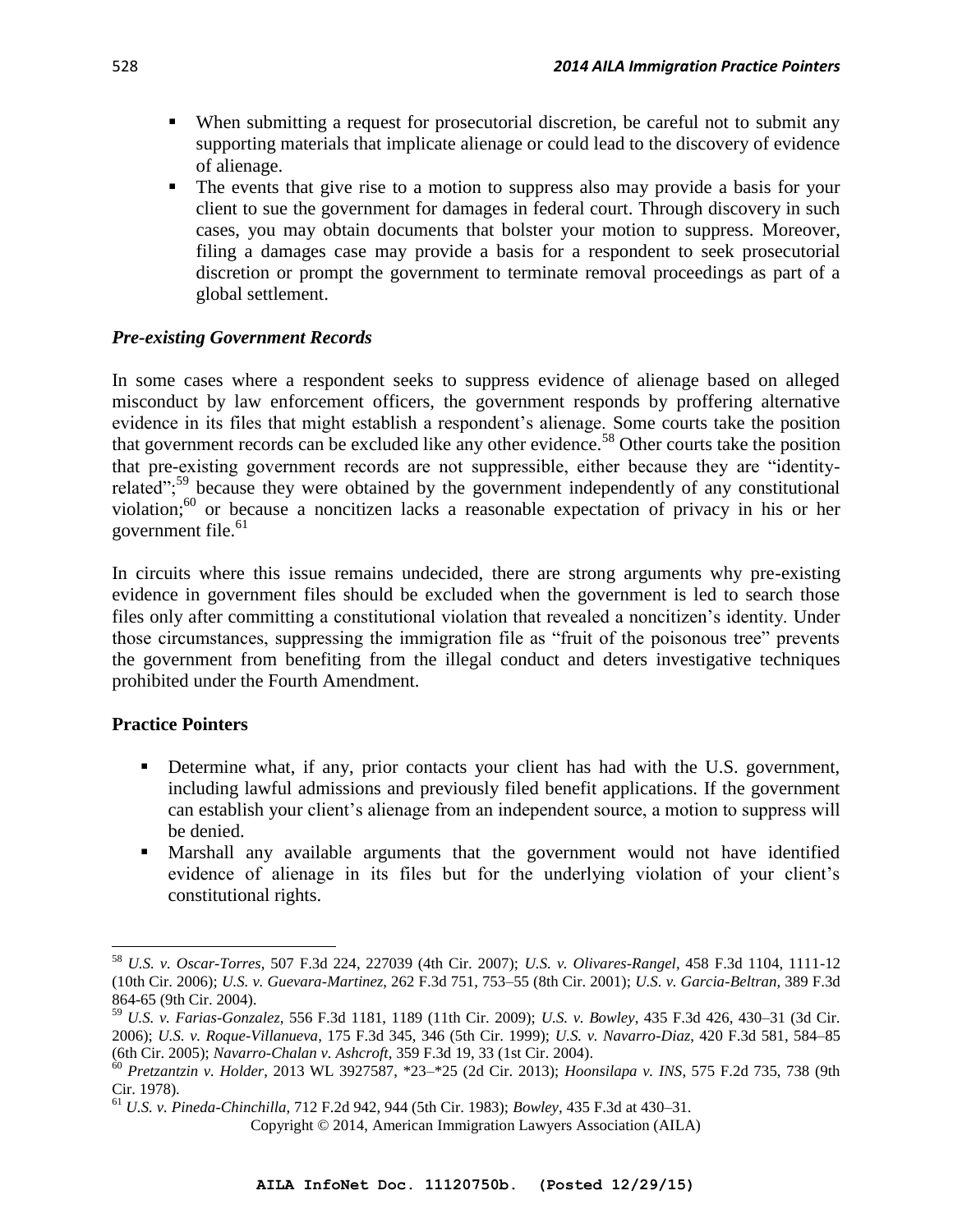#### **DUE PROCESS CHALLENGES**

The Supreme Court has held that noncitizens in removal proceedings have constitutional due process rights.<sup>62</sup> At the core of procedural due process is a person's right to notice and the opportunity to be heard.<sup>63</sup> The INA and implementing regulations governing removal proceedings help to define the scope of these due process protections.<sup>64</sup> Violations of the statute and regulations should be raised as separate challenges, as described above. Moreover, the BIA has recognized that respondents in removal proceedings before the U.S. immigration courts are entitled to full and fair hearings on their claims.<sup>65</sup> In arguing that certain procedures before the immigration courts are fundamentally unfair, attorneys should cite to due process as well as the requirement of fundamental fairness.<sup>66</sup>

#### **Practice Pointer**

 Although the BIA lacks jurisdiction over constitutional challenges, litigants should raise constitutional issues to the BIA to ensure that administrative remedies are exhausted. Because the statute and regulations governing removal proceedings require that a hearing be fundamentally fair, the BIA could remand a case based on a statutory or regulatory violation.

#### *Prejudice*

 $\overline{a}$ 

To prevail in a procedural due process claim, the respondent must not only establish that she or he was deprived of notice or the right to be heard, but also must demonstrate prejudice.<sup>67</sup> Prejudice has been defined as having the potential to affect the outcome.<sup>68</sup> The respondent need not establish that the outcome of the case would have been different. In some circumstances involving fundamental rights, such as the right to counsel, prejudice may be presumed and need not be separately established.<sup>69</sup>

<sup>62</sup> *See Reno v. Flores*, 507 U.S. 292 (1993). The Fifth Amendment protects the "life, liberty, and property" of "all persons."

<sup>63</sup> *See Matthews v. Eldridge*, 424 U.S. 319, 333 (1976) (quoting *Armstrong v. Manzo*, 380 U.S. 545, 552 (1965)).

<sup>64</sup> *See* INA §240(b) and 8 CFR §1240.

<sup>65</sup> *See Rusu v. INS*, 296 F.3d 316, 321-22 (4th Cir. 2002); *Matter of Toro*, 17 I&N Dec. 340 (BIA 1980); *Matter of Ramirez-Sanchez*, 17 I&N Dec. 503 (BIA 1980); *Matter of Lam,* 14 I&N Dec. 168 (BIA 1972).

<sup>&</sup>lt;sup>66</sup> In re Rodriguez-Carrillo, 22 I&N Dec. 1031 (BIA 1999) (recognizing that the regulations require that removal hearings be fundamentally fair and finding that hearing under review was fair).

<sup>67</sup> *See, e.g., Waldron v. INS*, 17 F.3d 511 (2d Cir. 1994).

<sup>68</sup> *Mohammed v. Gonzales*, 400 F.3d 785, 794 (9th Cir. 2005) (test is whether deficiency "may have affected the outcome of the proceedings") (internal citation omitted); *U.S. v. Perez*, 330 F.3d 97, 102 (2d Cir. 2003) (prejudice demonstrated where applicant "could have made a strong showing in support of his application") (internal citation omitted); *Shahandeh-Pey v. INS*, 831 F.2d 1384, 1389 (7th Cir. 1987) (person must "show some concrete evidence indicating that the violation of a procedural protection actually had the potential for affecting the outcome of . . . deportation proceedings.").

<sup>69</sup> *See, e.g., Leslie v. Att'y Gen*., 611 F.3d 171 (3d Cir. 2010); *Montilla v. INS*, 926 F.2d 162 (2d Cir. 1991); *Castaneda-Delgado v. INS*, 525 F.2d 1295 (7th Cir. 1975); Y*iu Fong Cheung v. INS*, 418 F.2d 460 (D.C. Cir. 1969). *See also Rios-Berrios v. INS*, 776 F.2d 859, 863 (9th Cir. 1985) (suggesting in dicta that denial of right to counsel may be prejudicial).

Copyright © 2014, American Immigration Lawyers Association (AILA)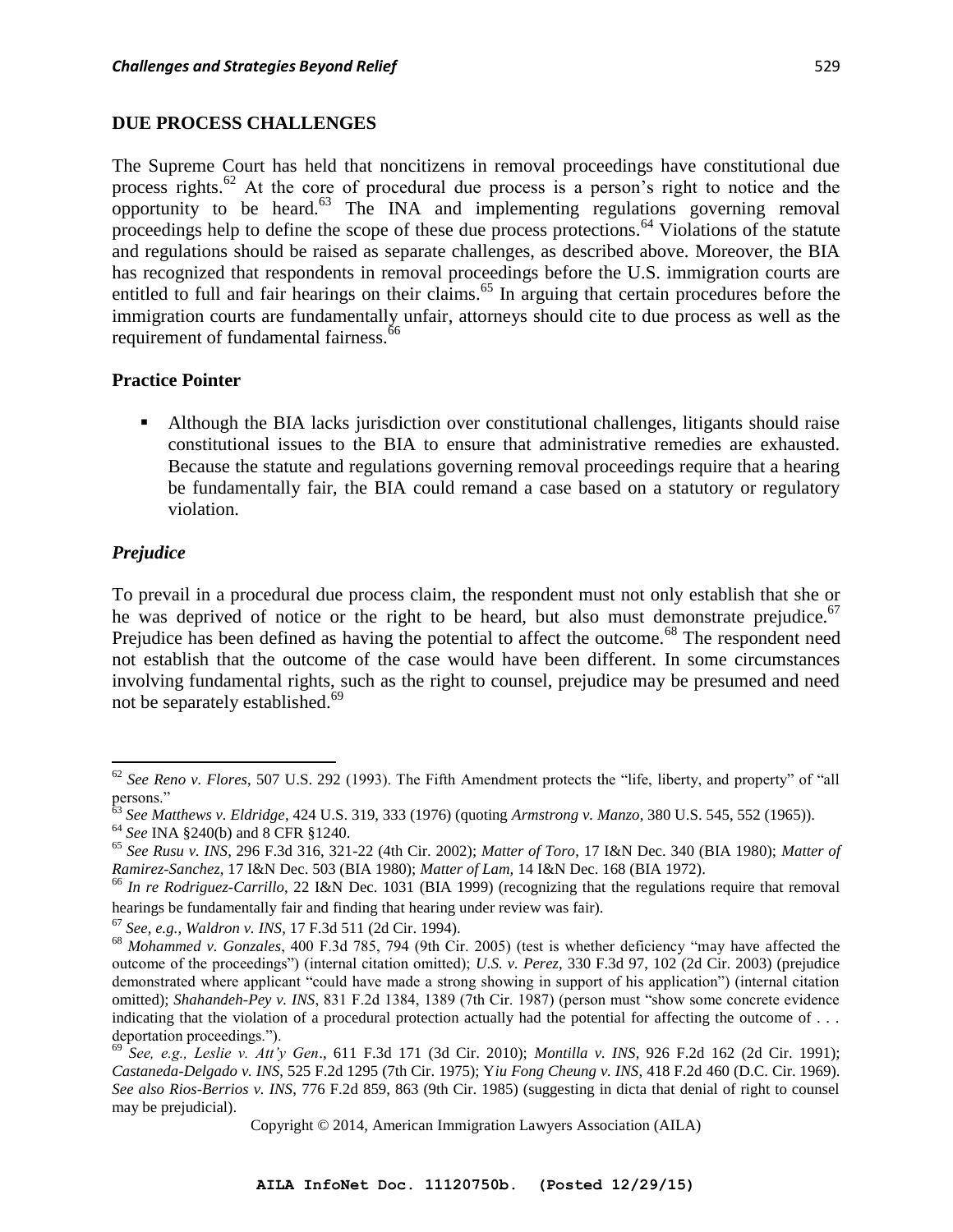## **Practice Pointer**

 When arguing prejudice from a due process violation during removal proceedings, attorneys should seek to connect the violation of the Respondent's due process rights with the immigration judge's reasoning in the denial or with the inability to establish eligibility for relief based on the existing record.

# *Jurisdiction*

The U.S. courts of appeals have jurisdiction over constitutional questions and questions of law, even if they lack jurisdiction over other claims (for example, certain discretionary adjudications and claims relating to noncitizens with certain criminal convictions).<sup>70</sup>

# **Practice Pointer**

 In litigating before the BIA, attorneys should keep in mind what claims will be reviewable if the case reaches the U.S. court of appeals and should frame claims before the BIA appropriately (for example, as a question of law).

# *Case Examples*

Courts have found due process violations in immigration proceedings based on a wide range of circumstances. The following list of due process challenges to deficiencies in removal proceedings is not comprehensive, but is intended to provide a sampling of the types of claims that have been successful.

- Failure to advise of eligibility for relief;<sup>71</sup>
- Denial of continuance;  $^{72}$
- Refusal to change venue;  $73$
- Failure to permit testimony;  $74$
- Reliance on unreliable hearsay;  $^{75}$

 $\overline{\phantom{a}}$ <sup>70</sup> *Kucana v. Holder*, 558 U.S. 233, 239 (2010) (observing that the REAL ID Act of 2005 restored jurisdiction over constitutional questions and questions of law).

<sup>71</sup> 8 CFR §1240.11(a)(2); *see U.S. v. Melendez-Castro*, 671 F.3d 950, 954 (9th Cir. 2012) (IJs failure to meaningfully advise petitioner of his right to voluntary departure violated due process); *U.S. v. Arias-Ordonez*, 597 F.3d 972 (9th Cir. 2010) (due process violation where IJ misled applicant by stating no relief was available).

<sup>72</sup> *See, e.g., Cruz Rendon v. Holder*, 603 F.3d 1104 (9th Cir. 2010); *Gjeci v. Gonzales*, 451 F.3d 416 (7th Cir. 2006); *Chlomos v. I.N.S.*, 516 F.2d 310 (3d Cir. 1975).

<sup>73</sup> *See, e.g., Campos v. Nail*, 43 F.3d 1285 (9th Cir. 1994).

<sup>74</sup> *See, e.g., Oshodi v. Holder*, 729 F.3d 883, 889 (9th Cir. 2003) (IJs refusal to hear oral testimony); *Agyeman v. INS*, 296 F.3d 871 (9th Cir. 2002) (pro se petitioner's wife was not allowed to testify in court, and petitioner was not told what evidence he could use to prove that he had a bona fide marriage to a U.S. citizen); *Podio v. INS*, 153 F.3d 506, 510–11 (7th Cir. 1998) (IJs refusal to allow petitioner to finish his testimony and refusal to allow siblings to testify).

<sup>75</sup> *See, e.g*., *Pouhova v. Holder*, 726 F.3d 1007, 1012 (7th Cir. 2013) (admission of two unreliable hearsay documents against petitioner violated due process); *Anim v. Mukasey*, 535 F.3d 243, 256–57 (4th Cir. 2008) (admission of a State Department letter relating to an investigation violated due process because it contained "multiple hearsay statements"); *Alexandrov v. Gonzales*, 442 F.3d 395, 404–07 (6th Cir. 2006) (IJ improperly relied

Copyright © 2014, American Immigration Lawyers Association (AILA)